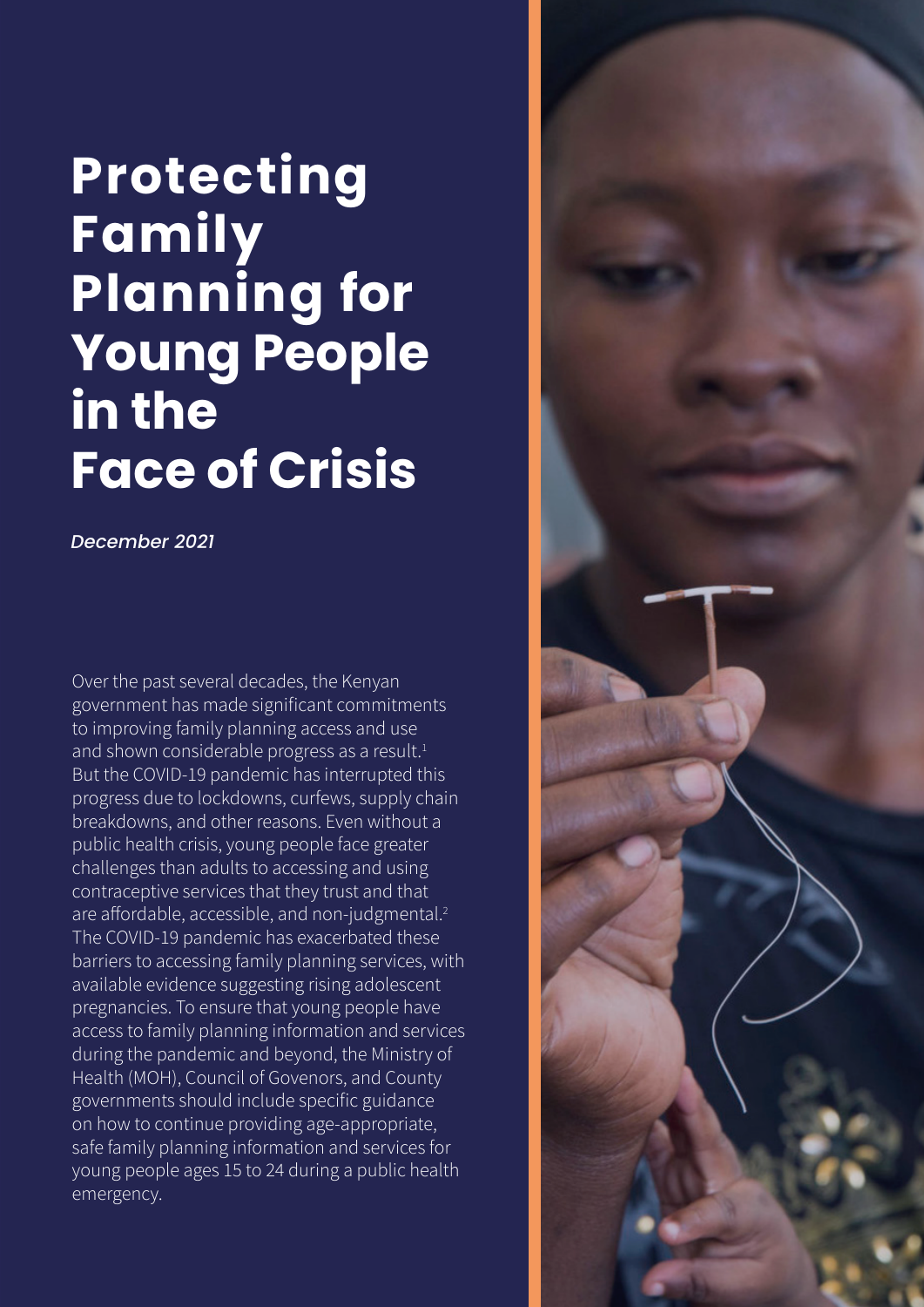# **KENYA'S SWIFT RESPONSE TO COVID-19**

Prior to the development of COVID-19, experiences in West Africa demonstrated the 2014/2015 Ebola epidemic's long-term adverse impact on sexual and reproductive health (SRH) outcomes. Available evidence shows that family planning services declined during that epidemic, and it is believed that Ebola contributed to a rise in adolescent pregnancies and gender-based violence.<sup>3</sup>

Having learned from other countries' experiences with Ebola, Kenya moved quickly to respond to COVID-19 by developing national guidelines and innovative strategies to protect the gains made in family planning. In April 2020, the MOH released guidelines for continuing reproductive, maternal, and newborn health (RMNH) and family planning care and services during the COVID-19 pandemic.4

These guidelines include innovative practices like the use of telemedicine to stagger clients at health facilities. To ensure continuity of family planning and contraception services for continuing and new users during the pandemic period, the policy establishes the minimum deliverables in family planning as: comprehensive counselling, full and accurate information on contraceptive methods, access to high quality services, informed consent, respect for choice, privacy, confidentiality, and dignified care. In May 2020, the Council of Governors also issued a memorandum to all 47 counties instructing them to continue essential health services, including family planning, during COVID-19 response efforts. 5

# **YOUNG PEOPLE ARE OVERLOOKED IN KENYA'S COVID-19 FAMILY PLANNING RESPONSE**

While Kenya's commitment to prioritizing family planning information and service delivery even during the COVID-19 pandemic is commendable, the current policy guidance does not specifically address an estimated 21% of its population—youth ages 15 to 24.<sup>6</sup> Even without a pandemic, young people face greater challenges than adults in accessing and using contraceptive services.<sup>7</sup> Acknowledging this fact, the World Health Organization's (WHO) operational guidance for maintaining essential health services during the pandemic recommends specific adaptions to SRH services to ensure that information, products, and services reach adolescents and youth.<sup>8</sup>

**Unlike some other countries, Kenya's policy designates family planning as an essential service during the pandemic and encourages continuity of care by outlining best practices to supply users with family planning commodities while also minimizing the risk of COVID-19 transmission.** 



**40%** of men and **35%** of women ages 15 to 24 who were current contraceptive users had trouble accessing contraception during the COVID-19 pandemic.<sup>10</sup>

**Kenya's COVID-19 guidelines do not specifically address protocols for safe continuity of family planning services for adolescents and youth. Without a specific plan for responding to their family planning needs during the pandemic, this age group is left more susceptible to the harmful consequences of the pandemic.**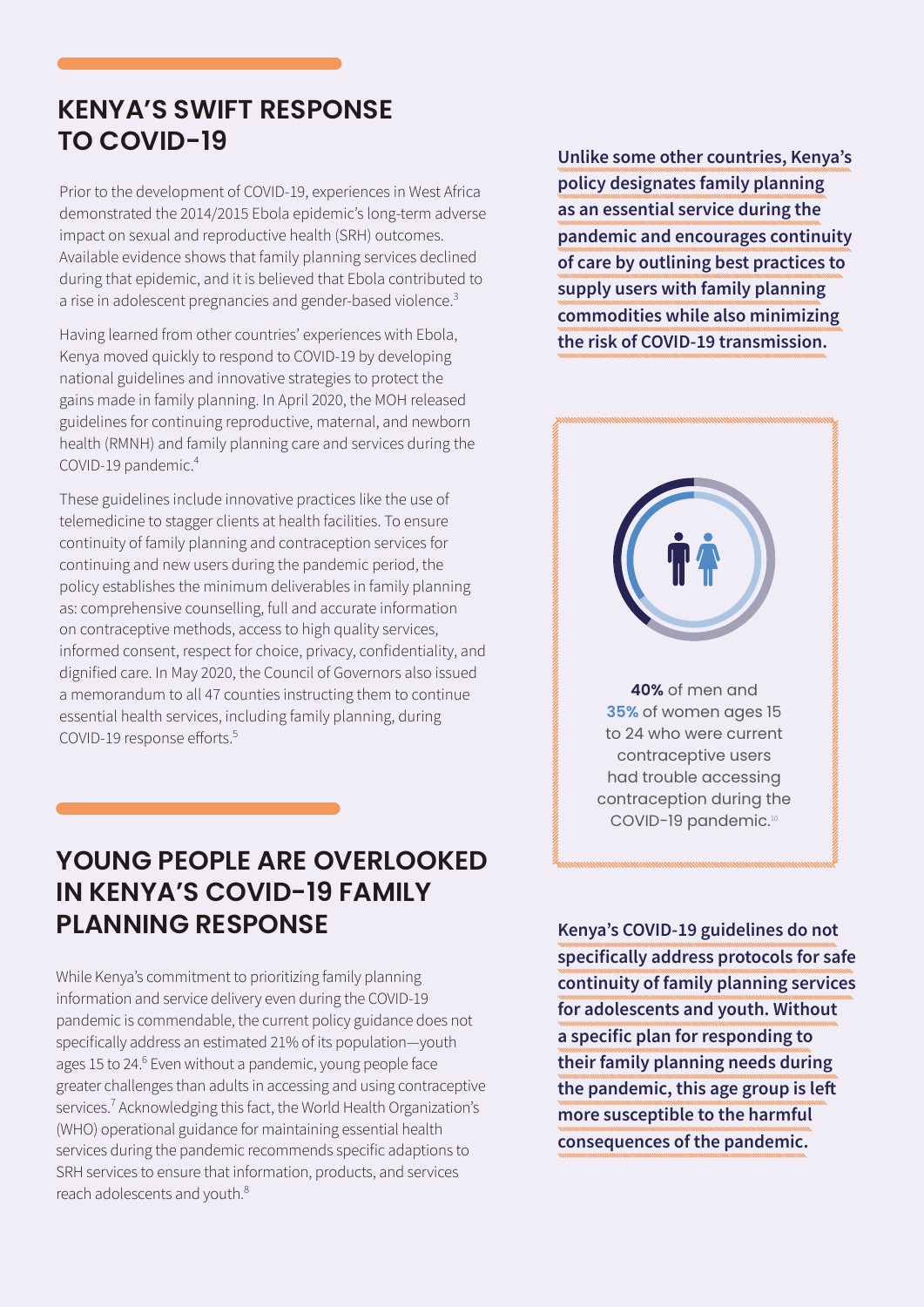# **COVID-19 THREATENS THE KENYA HEALTH SYSTEM'S ABILITY TO PROVIDE CONTRACEPTIVE SERVICES TO YOUNG PEOPLE**

Preliminary data collected on COVID-19-related disruptions in family planning service delivery in low- and middle-income countries suggest more limited disruptions than originally feared.<sup>9</sup> Still, the COVID-19 pandemic has put a strain on Kenya's health system, reinforcing existing barriers that young people face when they attempt to access contraceptive information and services. As a result, some health facilities reported reductions in the use of contraceptive services by youth.<sup>10</sup> In Nairobi County, more than one in three young men and women ages 15 to 24 who were currently using contraception had trouble accessing contraception. $^{11}$ 

While data is still emerging on how COVID-19 impacts family planning services for youth, early insights from Kenya reveal that **diverted health system resources, disrupted contraceptive supply chains, lockdowns and movement restrictions,** and **individuals' lack of funds** have thus far played a role in preventing youth from accessing and using the contraceptives they need during the pandemic. These trends are consistent with evidence from Sierra Leone during the 2015 West Africa Ebola outbreak, which shows that only 23 out of 78 health facilities surveyed met all criteria for readiness to provide adolescent- and youth-friendly services according to the government's standards.<sup>12</sup>



## **Overwhelming an Already-Strained Health System**

Despite best intentions and a policy commitment to continue prioritizing family planning services during the COVID-19 pandemic, Kenya's health system faces the reality of inadequate resources to effectively respond to the extra burden created by the coronavirus. In both Nairobi and Kisumu counties, key health officials and family planning users ages 15 to 24 reported a disruption of services during the pandemic due to supply side factors such as reallocation of personnel to respond to COVID-19, lack of drugs, and insufficient personal protective equipment. $^{13}$ In Nairobi County, some health facilities were reportedly closed between January and March 2021, either because they were designated as COVID-19 isolation and treatment centres or because health workers were infected with the coronavirus.14 Fear of contracting COVID-19 at the health facility was cited as a reason for not using family planning by 16% of Kenyan women ages 20 to 24 who were not using contraception and did not want any children or any more children.<sup>15</sup>



### **Disrupted Contraceptive Supply Chains**

The COVID-19 pandemic has also made it more difficult for health facilities to offer young people a full range of contraceptive options—including long-acting and reversible contraceptives—which is a necessary component of making contraceptive services more responsive to the needs and preferences of young people.<sup>16</sup>

For youth, this difficulty means that their first choice of family planning commodities may be unavailable at health facilities. Only 67% of health facilities in Nairobi County and 33% in Kisumu County reported adequate quantities of a broad mix of contraceptives (including condoms, oral contraceptive pills, emergency contraceptives, injectables, and intrauterine devices) between January and March 2021.<sup>17</sup> Facilities largely attributed these stockouts to delays in receiving their commodity supply. In interviews with young people ages 10 to 19 from Kisumu, Nairobi, Kilifi, and Wajir counties, several affirmed that contraceptives were not always accessible during the pandemic period due to stockouts.<sup>18</sup>

Separately, in Nairobi County, difficulty accessing contraception was most likely to occur for youth ages 15 to 24 who were current users of emergency contraception, male condoms, and female condoms, which were commonly used by urban youth pre-pandemic. $19$  These youth are already at increased risk of unintended pregnancy because the contraceptive methods on which they rely are less effective in preventing pregnancy than most other modern methods.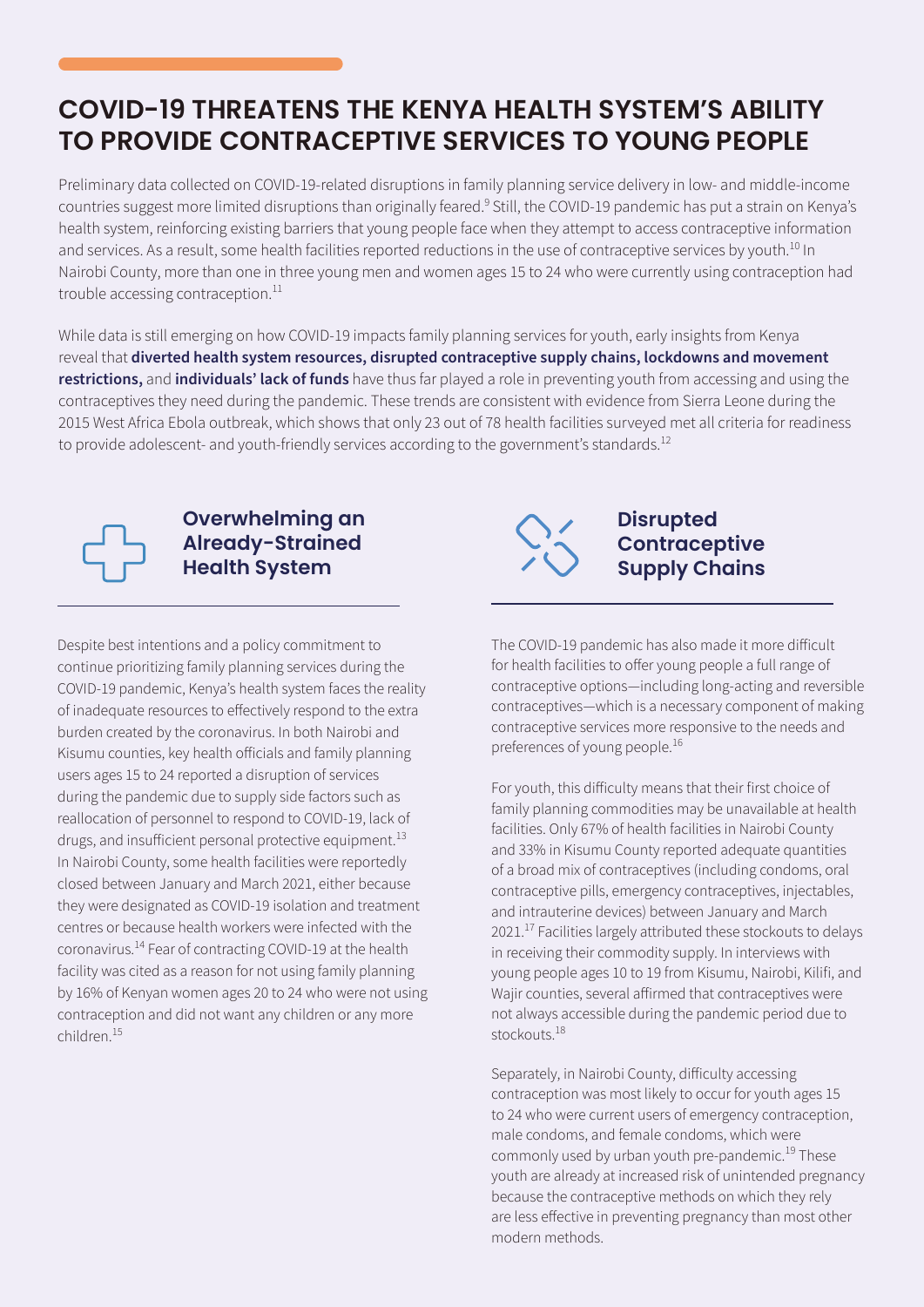

*National and County Policies and Their Effect on Access to AY Services and Information in Nairobi and Kisumu Counties*, 2021; and Siamola Murundo (programs assistant, OAY Kenya), personal communication, Aug. 31, 2021.



## **Lockdown and Movement Resrictions**

On top of the supply chain crisis, young people's method choice is further limited by Kenya's COVID-19 RMNH Guidelines' attempt to reduce the risk of transmitting the coronavirus. The Guidelines state that "all clients presenting at a health facility to start (or restart) a family planning method should be encouraged to use less skill intensive methods i.e., condoms, pills and patches that are easy to deliver with minimal client-provider physical interaction."<sup>20</sup> For the same reason, the Guidelines also restrict community-based distribution of contraceptives to condoms and oral pills.

In Kisumu County, key health officials, community leaders, and family planning users ages 15 to 24 shared that the curfew initiated by the government interfered with accessing health facilities and with night services specifically.<sup>21</sup> Attempts to reduce congestion at family planning clinics by restricting the number of clients allowed in the facility at one time disrupted services for youth in both Nairobi and Kisumu counties. 22



## **Individuals' Lack of Funds**

Inability to afford contraception may be one reason for the observed decline in family planning service use. As of June 2020, 62% of Kenyans ages 18 and older who were working before the COVID-19 pandemic reported they had lost their jobs since the outbreak of the disease.<sup>23</sup>

**In one study, as many as 80% of young people ages 10 to 19 from Kisumu, Nairobi, and Kilifi counties who were interviewed reported that their households had experienced either partial or total loss of income between June and August 2020.24** 

A significant proportion of young people reported skipping health services between June and August 2020 even when they needed them; of those, 50% said they skipped the services because of costs. The percentage of adolescents who reported skipping health services was even higher in February 2021, and cost remained the main barrier to accessing services.<sup>25</sup> This is despite the fact that the National Guidelines for Provision of Adolescent and Youth Friendly Services in Kenya 2016 state that "all adolescents and youth should be able to receive health services free of charge or are able to afford any charges that might be in place."26 This policy guidance also complements policy strategies in the Kenya Universal Health Coverage Policy 2020-2030 to reduce reliance on out-of-pocket payments. $27$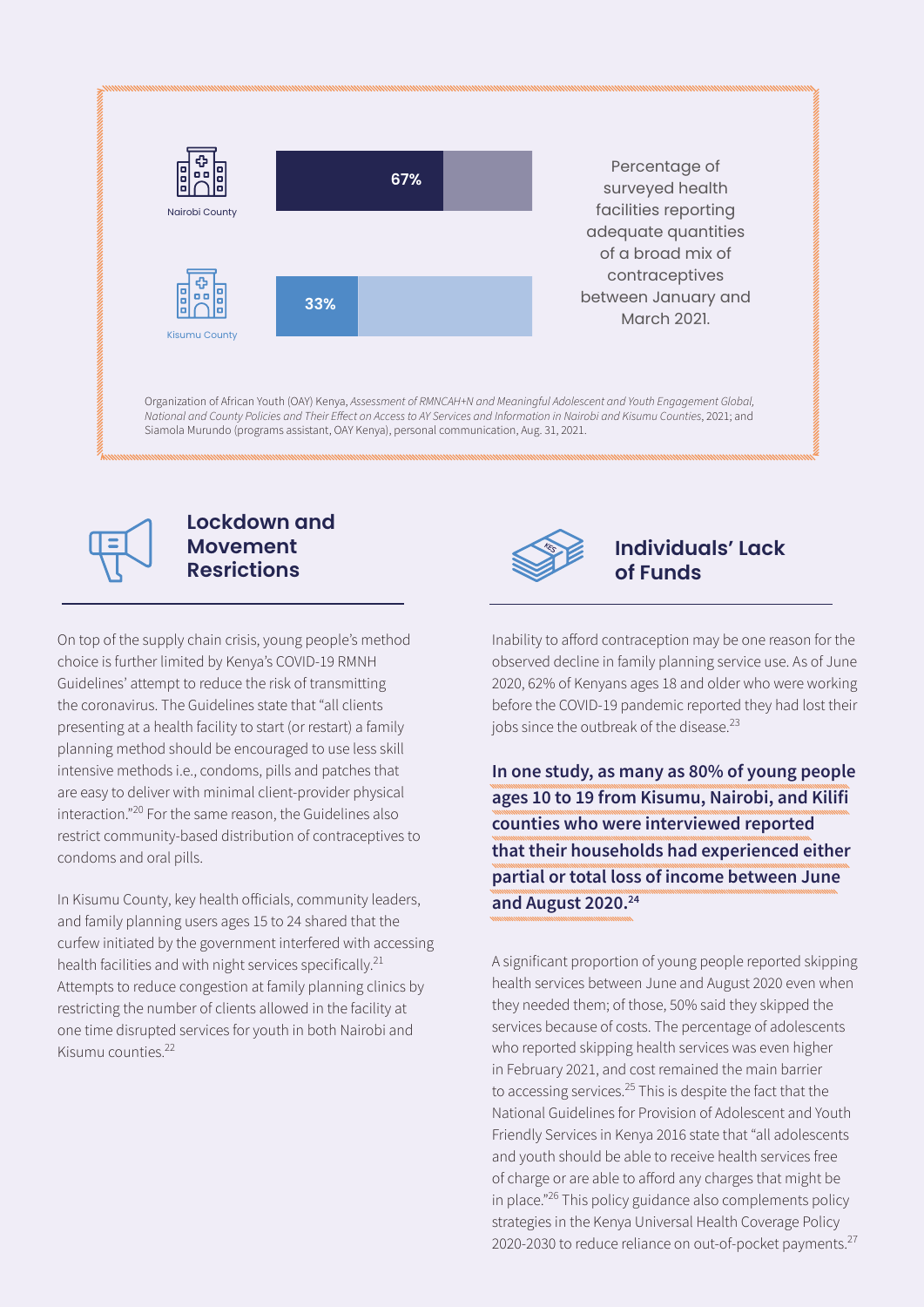# **WITHOUT ACCESS TO AGE-APPROPRIATE CONTRACEPTIVE SERVICES DURING THE PANDEMIC, ADOLESCENT PREGNANCIES MAY BE RISING**

While it is too early to measure the full impact of the COVID-19 pandemic on SRH for young people in Kenya, emerging evidence and lessons learned from past health crises indicate a potential rise in adolescent pregnancies during the pandemic period. In the first three months of the pandemic, between March and June 2020, early reports showed a spike in teenage pregnancies in Kenya.28 In February 2021, nearly all young people ages 10 to 19 who were surveyed in Kisumu, Nairobi, Kilifi, and Wajir counties reported cases of teenage pregnancy in their communities, especially during the period of school closure.<sup>29</sup>

### **Almost all girls interviewed who became pregnant during the schools' closure period said that their pregnancies were unplanned.**

Inability to access family planning services and school closures are two of several factors influencing this rise in teenage pregnancies during the COVID-19 pandemic; others include peer pressure and engagement in transactional sex due to lack of money.<sup>30</sup> Regardless of the reason, early pregnancy can threaten the well-being of young women, putting them at risk for reduced educational attainment and opportunities to contribute to economic life in a way that recognizes their value and respects their dignity. In turn, this has a broader impact on society if the next generation of women is not given the opportunity to reach their full potential.

# **WHAT CAN BE DONE?**

We all have a role to play to make sure that young people ages 15 to 24 can access family planning information and services during public health crises like the COVID-19 pandemic. When responding to the COVID-19 outbreak, it is important to strike a balance between efforts to eliminate the disease and maintaining equitable access to critical family planning services for young people**.** 

#### **The Health Principal Secretary and the Head of the Family Health Department should:**

 $\rightarrow$  Develop an addendum to the Kenya COVID-19 RMNH Guidelines that addresses the family planning needs of young people, in accordance with WHO's operational guidance for maintaining essential health services during the pandemic.

#### **The Director General for Health and County Health Directors should:**

- $\rightarrow$  Ensure contraceptives and other RMNH commodities and supplies that appear on the list of COVID-19 medical essentials are distributed to all facilities.
- $\rightarrow$  Ensure that young people receive free or affordable contraceptives, as stated in national policies.

#### **The Council of Governors should:**

- $\rightarrow$  Develop a circular to prioritize family planning information and services that are friendly to young people during the COVID-19 pandemic.
- $\rightarrow$  Dedicate funding from county health budgets specifically for family planning commodities.

#### **The Cabinet Secretary for Health and Council of Governors should:**

 $\rightarrow$  Develop an emergency preparedness plan to continue family planning for young people during future public health crises.

Kenya's MOH is already taking steps to improve family planning during the pandemic, but more can be done to strengthen the response and make sure that young people have access to the services they need. Taking these actions will help Kenya achieve its previous commitments to advance the quality of family planning services for young people.